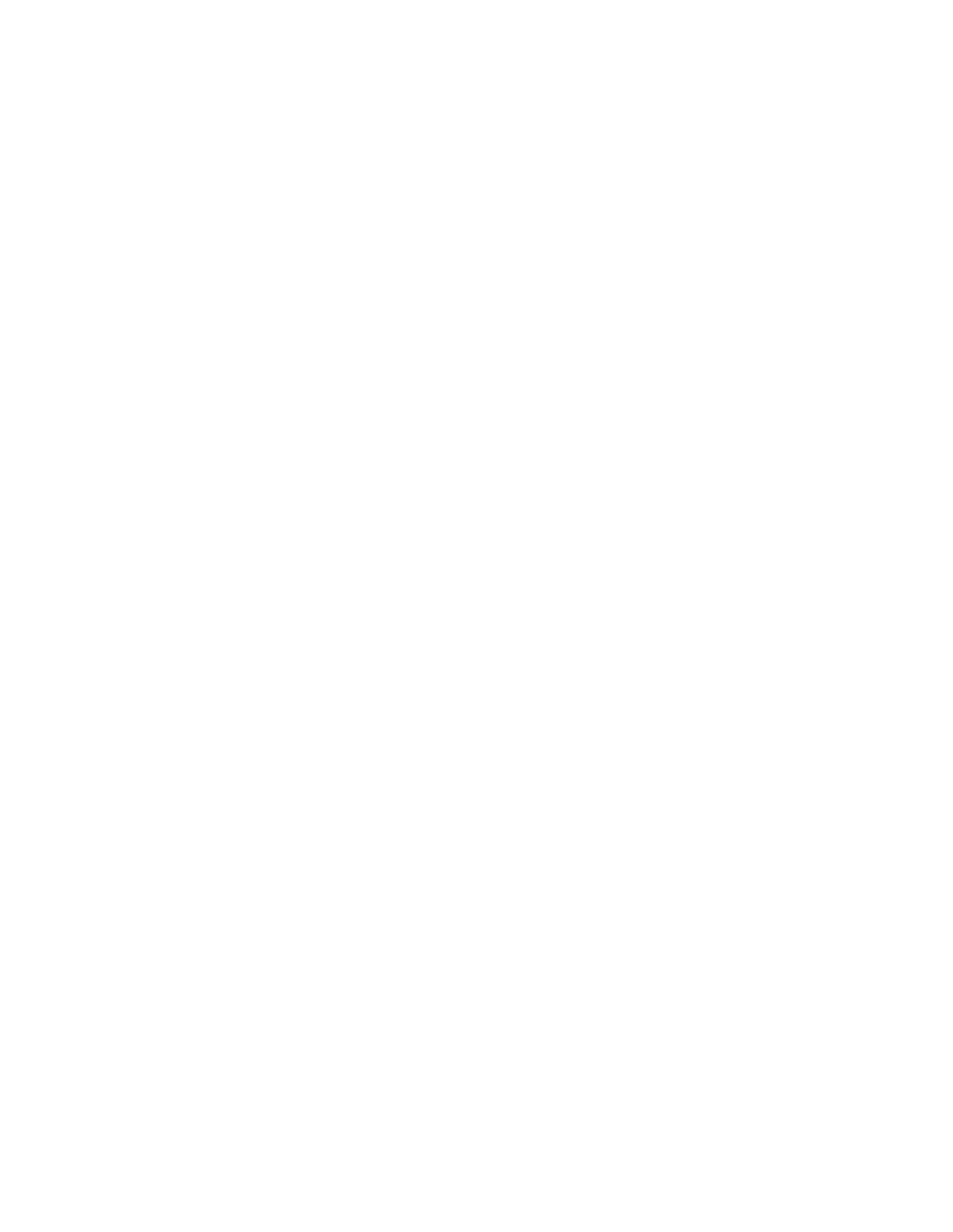## **SECTION 2. INTRODUCTION**

The 2008 Northwest Foothills Transportation Study (NWFTS) was developed to respond to the transportation infrastructure needs that are expected to occur due to development pressure in the northwest foothills. The area envisioned for this future development is illustrated in [Figure 2.](#page-2-0) Over 85% of this area is privately owned and has the potential for some type of development or intensification of land uses.

The purpose of this NWFTS Update is to analyze future land-use and traffic projections which reflect changes that have occurred since the adoption of the Northwest Foothills Transportation Study in 2008 (2008 NWFTS) as well as the background changes due to the horizon year moving out from 2030 to 2035. The result of this study update is an updated roadway network. A key element of this update is additional information to aid in the implementation of the plan. The 2008 NWFTS, with this updated addendum, will continue to function as a policy guide and corridor preservation mechanism for improving the transportation system as development occurs in the Northwest Foothills area.



## <span id="page-2-0"></span>**Figure 2: Development Study Area**